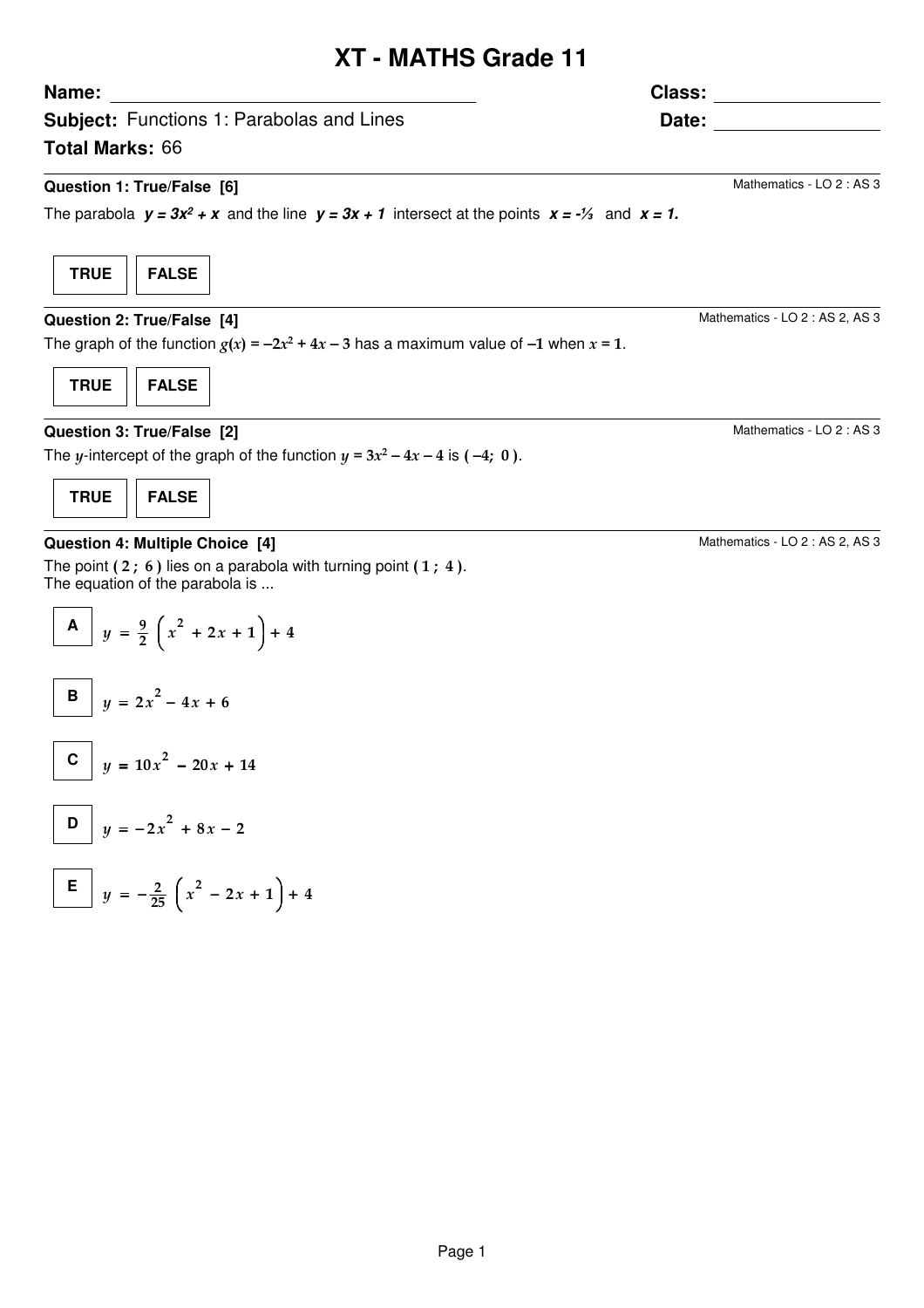## **Question 5: Multiple Choice [4]**

The point ( 1 ; −12 ) lies on a parabola with **x**-intercepts 3 and −2. The equation of the parabola is ...

| A | $y = 2x^2 - 2x - 12$ |
|---|----------------------|
| B | $y = x^2 - x - 6$    |
| C | $y = x^2 - 5x - 6$   |
| D | $y = x^2 - x - 12$   |

## **Question 6: Multiple Choice [3]**

The graph of the function  $y = ax^2 + bx + c$  with  $b^2 < 4ac$ , will ...

 $\mathbf{A}$  cut the *x*-axis in one place. **B** cut the *x*-axis in two places. **C**  $\int$  not cut the *x*-axis.

Question 7 refers to the following graphic



# Mathematics - LO 2 : AS 3

Mathematics - LO 2 : AS 3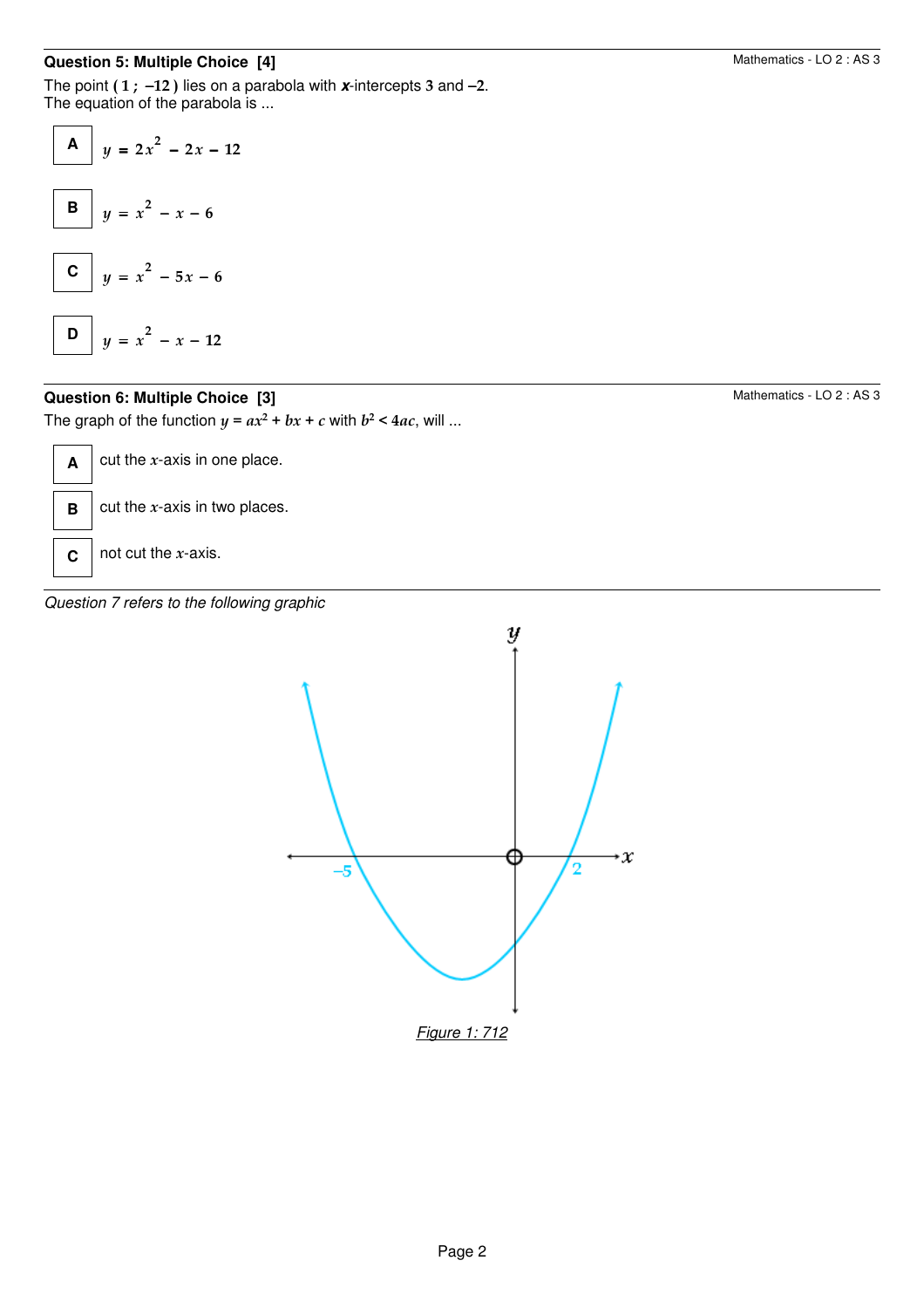## **Question 7: Multiple Choice [4]**

Determine the equation of the given graph which cuts the  $y$ -axis at  $-10$ .



#### **Question 8: Socrates [6]**

Determine if the line  $y = x - 3$  is a tangent or a secant to the parabola  $y = x^2 - 5x + 2$ . Type in just the word: "tangent" or "secant"

#### **Question 9: Socrates [6]**

Determine if the line  $y = x - 3$  is a tangent or a secant to the parabola  $y = x^2 + 3x - 2$ . Type in just the word: "tangent" or "secant"

#### **Question 10: Socrates [2]**

The function  $f(x) = -3(x + 1)^2 - 2$  is vertically translated so that its turning point now rests on the x-axis. The coordinates of the new  $y$ -intercept are ...

Give your answer in the form (a; b).

#### **Question 11: Socrates [1]**

The function  $f(x) = -3x^2 + 2x - 5$  has a ... value.

Type either "minimum" or "maximum" as your answer.

Mathematics - LO 2 : AS 3

Mathematics - LO 2 : AS 3

Mathematics - LO 2 : AS 2

Mathematics - LO 2 : AS 2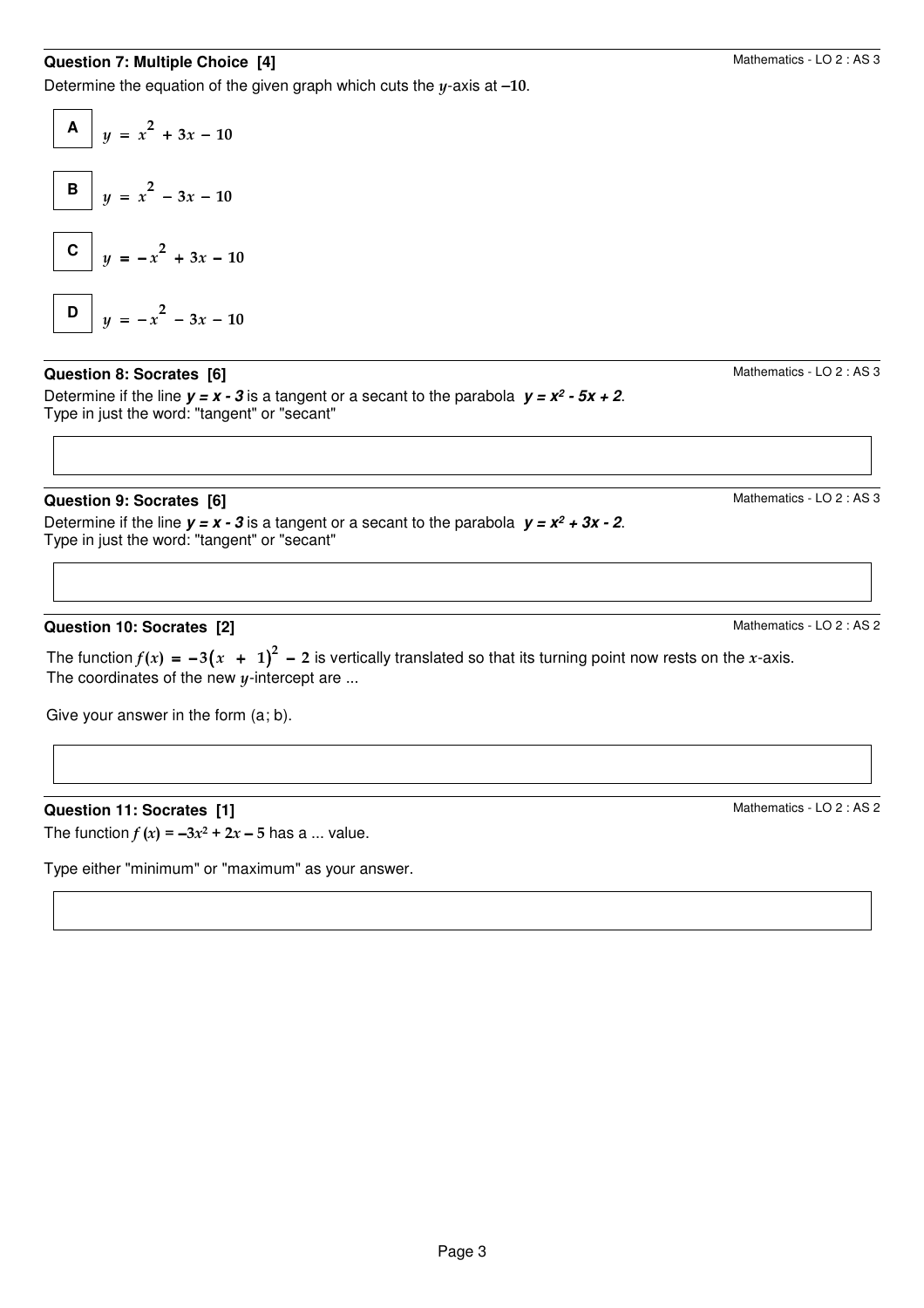#### **Question 12: Cloze [6]**

Given function:  $y = 2\left(x - \frac{1}{2}\right)^2 + 4\frac{1}{2}$ 

The turning point of this function is (Ans. 1). The function can also be written in the form (Ans. 2). The  $x$ -intercepts of the function are (Ans. 3).



## **Question 13: Cloze [6]**

Given the function  $f(x) = 3(x - 2)^2 + 3$ . The coordinates of the turning point of the function are (Ans. 1) If the graph of this function is moved **three** units vertically up, then the turning point of the graph of that function will be (Ans. 2). The equation of the new function will then be (Ans. 3).

|                                                          | $\mathbf{2}$                                             |                                                          |
|----------------------------------------------------------|----------------------------------------------------------|----------------------------------------------------------|
| $\mathbf{3}$                                             |                                                          |                                                          |
| $\blacktriangleright$ (2; 6)                             | $\blacktriangleright$ f (x) = 3x <sup>2</sup> - 12x + 18 | $\blacktriangleright$ (5; 3)                             |
| $\blacktriangleright$ f (x) = 3x <sup>2</sup> - 30x + 78 | $\blacktriangleright$ (5; 6)                             | $\blacktriangleright$ f (x) = 3x <sup>2</sup> - 30x + 81 |
| $\blacktriangleright$ (2; 3)                             | $\blacktriangleright$ (-2; 3)                            |                                                          |

Question 14 refers to the following graphic